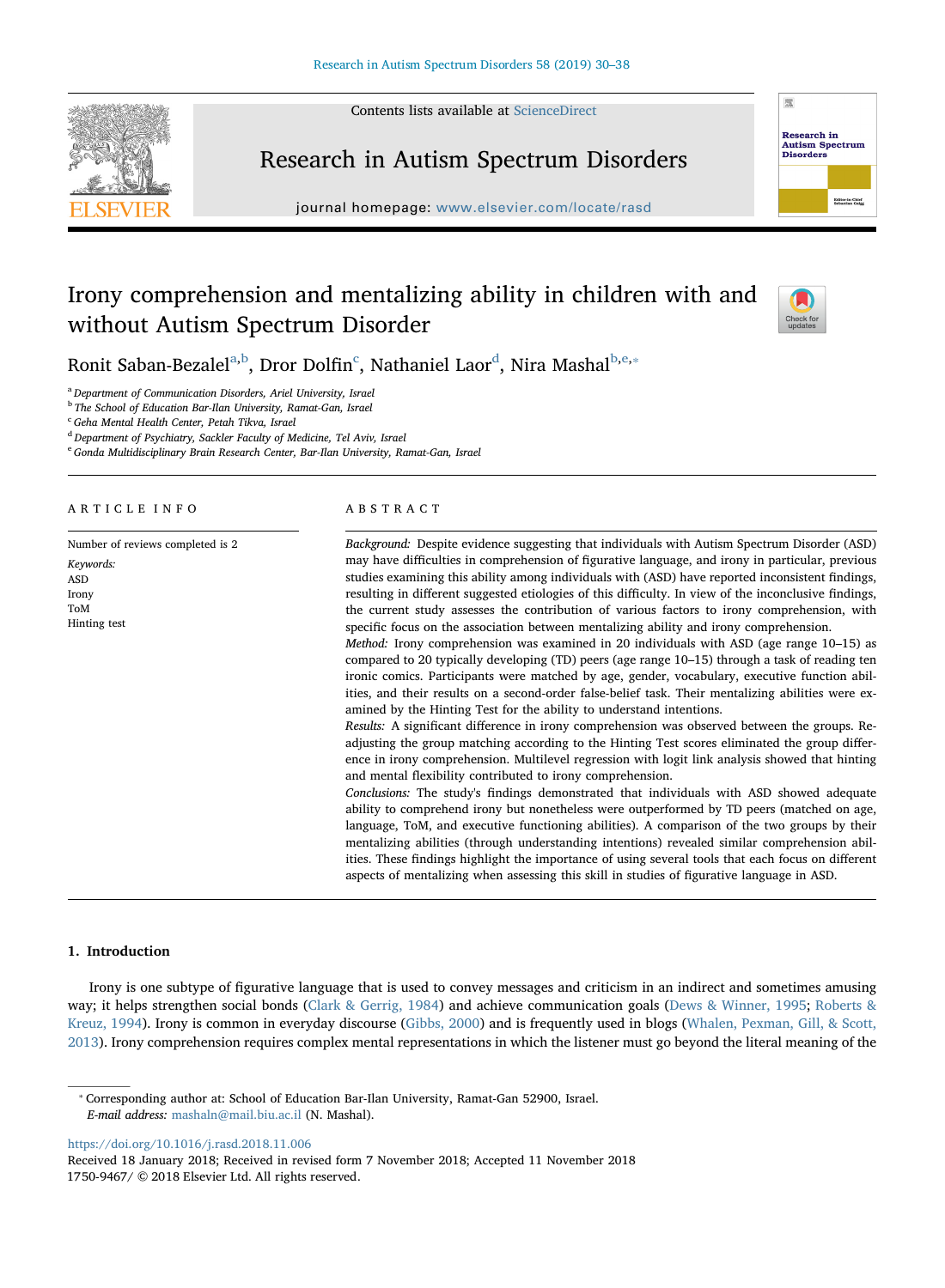utterance and identify the speaker's pragmatic intention within the present context. The ability to identify irony begins to develop around the age of five or six [\(Angeleri & Airenti, 2014](#page-8-5)), and improves over the years ([Aguert, Laval, Gauducheau, Ati](#page-8-6)fi, & Marcoccia, [2016\)](#page-8-6). The extensive developmental course of irony acquisition suggests that it involves other skills, such as figuring out whether or not the speaker believes what he or she has said, and identifying the communicative intent and motivation of the utterance. These capabilities develop at different times, which is probably why irony takes so long acquire ([Filippova & Astington, 2010](#page-8-7); [Pexman &](#page-8-8) [Glenwright, 2007](#page-8-8)).

The accumulated evidence indicates difficulties in the comprehension of figurative language, and irony in particular, in individuals with ASD ([Mackay & Shaw, 2004](#page-8-9); [Wang, Lee, Sigman, & Dapretto, 2006](#page-8-10)) and adults with Asperger's syndrome [\(Martin &](#page-8-11) [Mcdonald, 2004\)](#page-8-11). Consistent with these findings, adults with ASD showed poorer comprehension of ironic texts than typically developing (TD) adults matched in age, expressive vocabulary, and non-verbal IQ ([Saban-Bezalel & Mashal, 2015\)](#page-8-12). Difficulties in irony comprehension were also observed in children and adolescents with ASD. [Mackay and Shaw \(2004\)](#page-8-9) investigated the comprehension of six subtypes of figurative language in those with ASD and TD individuals. The groups were matched in age and vocabulary. Of all the subtypes of figurative language, irony was the most difficult for the ASD participants. In another study, participants with ASD listened to ironic and literal scenarios with various contextual cues (prosody cues, event outcome, or both) and were asked to describe the speaker's intent ([Wang et al., 2006\)](#page-8-10). The participants with ASD were less accurate than TD individuals (matched for age and verbal and performance IQ).

However, some studies have shown that individuals with ASD have an adequate ability to identify and comprehend irony ([Colich](#page-8-13) [et al., 2012](#page-8-13); [Glenwright & Agbayewa, 2012](#page-8-14)). Furthermore, in studies that impose minimal linguistic and pragmatic demands during task performance, children with ASD perform similarly to their TD peers, although it has been suggested that participants with ASD may use a different processing strategy than TD controls (e.g., faster processing style) [\(Pexman et al., 2011](#page-8-15)). Another study that imposed similarly minimal demands during irony comprehension task performance (utilizing computer-supported conversations to reduce social demands and forced-choice questions to reduce verbal demands) found participants with ASD as accurate as TD controls in comprehending irony and judging the speaker's intent ([Glenwright & Agbayewa, 2012](#page-8-14)). In line with these findings, [Au-Yeung,](#page-8-16) [Kaakinen, Liversedge, and Benson \(2015\)](#page-8-16) examined irony comprehension among adults with ASD as compared to TD adults by recording eye movements. Adults with ASD performed as well as TD controls on comprehension accuracy for both ironic and nonironic conditions. In addition, eye movement data showed that total reading time was longer in the ironic condition, as compared to the non-ironic condition, in both study groups. Thus, the results of studies of irony comprehension in ASD are inconclusive, with some showing poorer performance of children with ASD, despite language abilities similar to TD controls, and others demonstrating a similar ability to comprehend irony. This inconsistency may be linked to the complexity of the task utilized. When a task poses reduced demands or is accompanied by various clues, irony comprehension may be improved.

One of the major theories explaining the source of the observed difficulty in comprehending figurative language in ASD is the Theory of Mind (ToM) ([Baron-Cohen, Leslie, & Frith, 1985](#page-8-17)). This theory claims that people with ASD have difficulty grasping the mental state of the other, making it difficult for them to understand social situations. During figurative language comprehension tasks, the listener must understand the speaker's mental state and infer his or her intentions accordingly. Hence, mentalization difficulties prevent the listener from seeing the pragmatic intentions behind figurative expressions. This theoretical framework has been supported by previous studies ([Happé, 1995;](#page-8-18) [Whyte, Nelson, & Scherf, 2014\)](#page-8-19). For example, [Happé \(1995\)](#page-8-18) found that children with ASD who passed first-order ToM tasks were able to comprehend metaphors, but not irony. In contrast, children with ASD who passed second-order ToM tasks were able to perform tasks that require understanding metaphor as well as irony. However, in later studies this association between ToM and figurative language comprehension was challenged [\(Adachi et al., 2006](#page-8-20); [Angeleri & Airenti,](#page-8-5) [2014;](#page-8-5) [Huang, Oi, & Taguchi, 2015](#page-8-21); [Norbury, 2004](#page-8-22); [Whyte et al., 2014\)](#page-8-19). It was shown that Japanese children with high-functioning ASD (HFASD) comprehend irony even though there is no evidence that they have second-order ToM abilities ([Adachi et al., 2006\)](#page-8-20). In a recent study, the comprehension of figurative language (i.e. metaphors, irony, sarcasm and indirect requests) was investigated in Taiwanese children with HFASD compared to control TD children matched for age, gender, and receptive language ([Huang et al.,](#page-8-21) [2015\)](#page-8-21). No differences in the comprehension of all figurative language types were observed between the group who passed only a firstorder ToM task and the group that passed the second-order order ToM task. Consistent with these findings, it has been suggested that ToM is necessary but not sufficient for idiom comprehension ([Norbury, 2004](#page-8-22)). In view of these inconsistent findings, the current study aimed to further evaluate the association between ToM abilities and irony comprehension. In the present study, ToM abilities were assessed via both a second-order false belief task called the "Ice-cream van" ([Perner & Wimmer, 1985\)](#page-8-23), as well as the Hinting test ([Corcoran, Mercer, & Frith, 1995\)](#page-8-24). The latter evaluates the participant's mentalizing ability and comprehension of intentions in diverse daily situations ([Turner-Brown, Perry, Dichter, Bod](#page-8-25)fish, & Penn, 2008).

Other scholars attribute the difficulty to comprehend figurative language in individuals with ASD to executive dysfunction. Executive functions (EF) include elements of mental flexibility, inhibition, planning, working memory and monitoring of operations. With regard to figurative language, difficulty in executive functions can make it difficult for an individual to shift from one meaning (e.g., the literal meaning) to another (e.g., the figurative interpretation) [\(Cummings, 2009](#page-8-26); [Landa & Goldberg, 2005](#page-8-27)). Indeed verbal ability and EF were correlated with proverbial understanding in children with HFASD but not in TD children ([Tzuriel & Groman,](#page-8-28) [2017\)](#page-8-28). Executive functions also contributed to the prediction of novel metaphor generation ([Kasirer & Mashal, 2016](#page-8-29)) and novel metaphor understanding ([Mashal and Kasirer, 2011](#page-8-30)) in children with ASD. According to [Kasirer and Mashal \(2014\)](#page-8-31), among adults with ASD, comprehension of novel metaphors was best predicted by the Trail Making Test (TMT-B), a known neuropsychological assessment tool used to examine mental flexibility ([Tombaugh, 2004\)](#page-8-32). In the current study we examined the association between irony comprehension and executive functions using the Trail Making Test (TMT).

A different approach argues that individuals with ASD do not have a specific deficit in figurative language but rather a more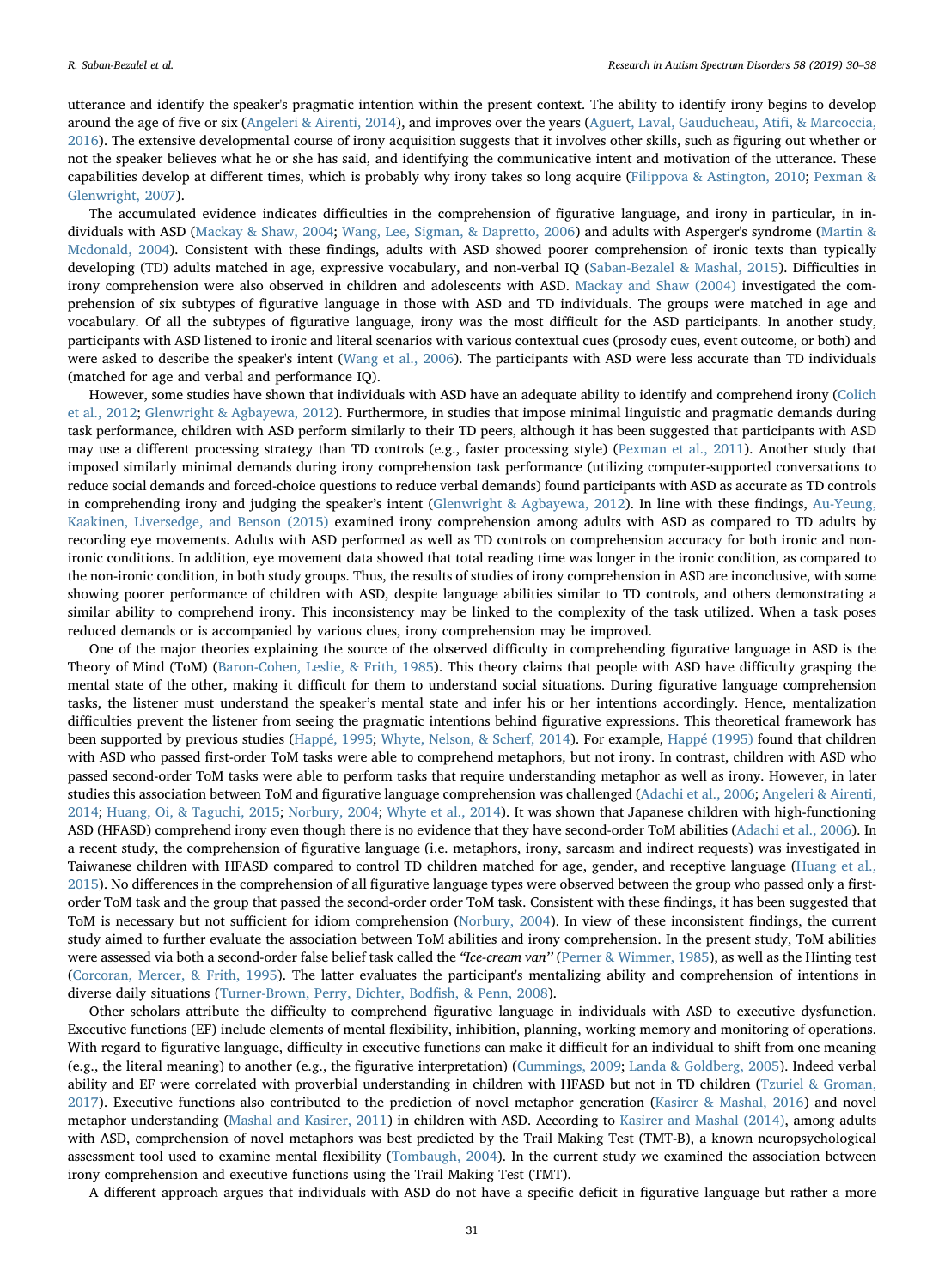general language comprehension deficit ([Gernsbacher & Pripas-Kapit, 2012\)](#page-8-33). Several studies [\(Norbury, 2004;](#page-8-22) [Whyte et al., 2014](#page-8-19)) have found a link between language abilities and idiom comprehension in individuals with ASD. A previous study [\(Saban-Bezalel &](#page-8-12) [Mashal, 2015](#page-8-12)) investigated the comprehension and hemispheric processing of both irony and idioms in adults with ASD and TD adults. The results showed that when the two groups were matched on nonverbal IQ and age, with better (though nonsignificant) vocabulary in the TD group, the TD participants outperformed the participants with ASD in the irony and idiom tasks, and the two groups had different patterns of hemispheric processing. After careful matching of the two groups on vocabulary scores, however, the differences between the groups in idiom comprehension disappeared but remained significant in irony comprehension. These findings accord with a recent meta-analytic review ([Kalandadze, Norbury, Narland, & Nass, 2016\)](#page-8-34) that examined figurative language abilities in TD individuals and those with ASD. The researchers found that different subtypes of figurative language cannot be considered the same, as each of them makes use of different abilities. Moreover, the differences between participants with ASD and controls were less when the groups were matched on the basis of language abilities.

Despite the evidence documenting difficulties in figurative language comprehension in ASD individuals, there is no consensus among researchers about the cause of these difficulties. There is also controversy about how mentalizing abilities are linked to figurative language comprehension, and irony comprehension in particular. The present study thus had two main goals: 1) to investigate irony comprehension in individuals with ASD as compared to TD controls matched on expressive vocabulary, executive functions, and second-order ToM understanding, which have been found to contribute to the comprehension of figurative language; and 2) to examine the contribution of mentalizing ability to irony comprehension. We hypothesized that differences in irony comprehension would be lower when the groups were well-matched for language, EF and ToM. We also hypothesized that ToM abilities would contribute positively to irony comprehension.

## 2. Method

#### 2.1. Participants

Forty-eight native Hebrew speakers, 26 of whom were participants with ASD (21 males) (age range 9–18.5) and 22 of whom were TD participants (17 males) (age range 7.5–15) were recruited for the study. A simple matching procedure was applied to ensure similar age range in the two groups. This led to the exclusion of eight participants: six participants above fifteen years old from the ASD group and two participants below ten years from the TD group. This yielded a group of 20 participants with ASD ( $M = 12.84$ ,  $SD = 1.42$ ), and 20 participants with TD ( $M = 11.96$ ,  $SD = 1.46$ ), with no age difference between the groups. For demographic characteristics, see [Table 1.](#page-2-0)

All the participants in the ASD group had been previously diagnosed by an independent psychiatrist following DSM-IV-TR criteria ([American Psychiatric Association, 2000](#page-8-35)). The clinical diagnoses included PDD-NOS ( $n = 11$ , 42%), autism ( $n = 10$ , 38%), and Asperger's syndrome  $(n = 5, 20\%)$ . In light of the new classification that now appears in the DSM-5 [\(American Psychiatric](#page-8-36) [Association, 2013](#page-8-36)), we refer to the entire group as ASD. To confirm their diagnosis, the participants with ASD were also assessed with the Social Communication Questionnaire [\(Berument, Rutter, Lord, Pickles, & Bailey, 1999\)](#page-8-37). The items on this questionnaire cover three areas of functioning: reciprocal social interaction, language and communication, and repetitive and stereotyped behavior. All the participants in the ASD group received a score above 15 on this questionnaire, further verifying the clinical diagnosis. Prior to their children's participation in the study, all the parents received an introductory letter that explained the experiment's purpose and method, and signed a consent form. The participant recruitment adhered to Bar Ilan University's institutional research guidelines, and the study was approved by the Israel Ministry of Education. See [Table 1](#page-2-0) for the demographic characteristics of the participants with ASD and the TD controls.

<span id="page-2-0"></span>

| Table 1 |                                                                                                                              |  |  |
|---------|------------------------------------------------------------------------------------------------------------------------------|--|--|
|         | Group comparison of participants' characteristics and performance of vocabulary, ToM, Hinting test, TMTs and literal strips. |  |  |

|                       | ASD $(N = 20)$ |           | $TD(N = 20)$ |       |            |         |           |
|-----------------------|----------------|-----------|--------------|-------|------------|---------|-----------|
|                       | Mean           | <b>SD</b> | Mean         | SD    | T(38)      | p       | Cohen's d |
| Age                   | 12.84          | 1.42      | 11.96        | 1.46  | 1.93       | .06     | 0.61      |
| Gender (males)        | 17             |           | 16           |       | .17'       | .68     | -         |
| Vocabulary            | 39.95          | 7.76      | 39.55        | 7.19  | 0.17       | .87     | 0.05      |
| ToM                   | 0.80           | 0.41      | 0.85         | 0.37  | $-0.41$    | .69     | 0.13      |
| Hinting test          | 13.30          | 3.23      | 17.15        | 1.63  | $-4.76***$ | < 0.001 | 1.50      |
| TMT-A                 | 51.80          | 20.21     | 53.95        | 26.60 | $-0.29$    | .78     | 0.09      |
| TMT-B                 | 117.30         | 31.27     | 106.30       | 31.27 | 0.74       | .47     | 0.35      |
| Literal comprehension | 91.00          | 18.89     | 98.00        | 6.16  | $-1.58$    | .12     | 0.50      |

<span id="page-2-2"></span>\*\*\*  $p < .001$ .

<span id="page-2-1"></span><sup>1</sup> Results of  $\chi^2(1)$  test.

<span id="page-2-3"></span>Mean across five repeats.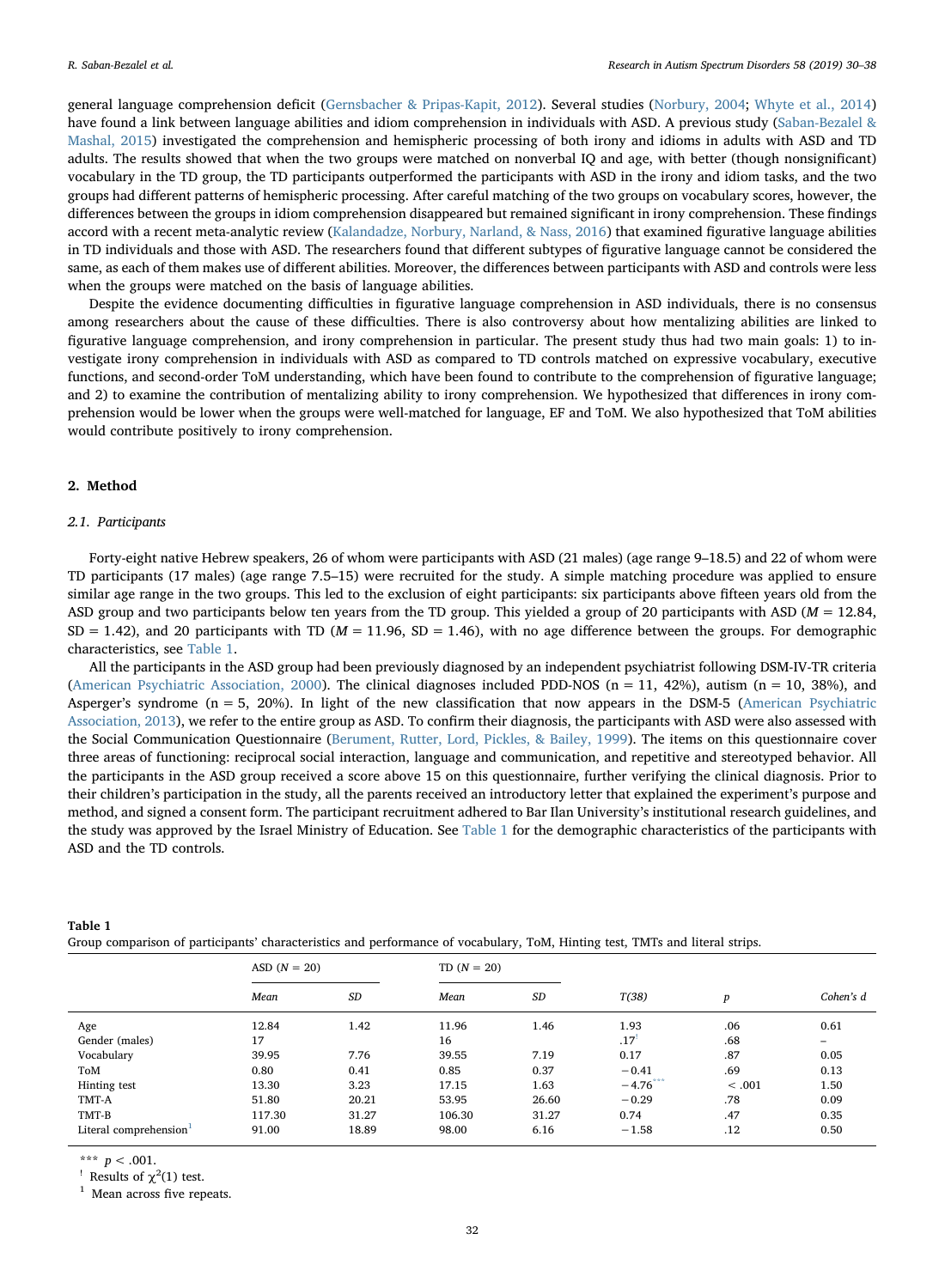## 2.2. Stimuli

#### 2.2.1. Screening tests

2.2.1.1. Social–cognitive tests. Theory of Mind Second-Order False-Belief Attribution Task "Ice-cream van" [\(Perner & Wimmer, 1985\)](#page-8-23). This is an acted story task. Two characters (John and Mary) are in the park when an ice cream van arrives. John wants to buy ice cream but has no money. The ice cream vendor reassures John that he can go home to get the money because he will stay in the park all afternoon. John goes home, but in the meantime, the ice cream vendor changes his mind and decides to go to a school to sell his ice cream instead. Since Mary has remained at the park, she knows that the ice cream vendor has left and she also knows that he told John he would remain at the park. On the way to the school the ice cream van passes by John's house. John sees the vendor, talks to him and learns about his change of location. Since Mary has remained at the park, she doesn't know that John and the ice cream vendor have met. Mary goes to look for John at his house. John's mother tells Mary he has gone to buy ice cream.

Throughout the story, the participants answer control questions to make sure they understand the story (e.g., Does Mary know that the ice-cream man has talked to John?). All participants responded correctly to all the control questions, suggesting intact understanding of the story narrative. Only at the end of the story the participants answer a question related to second-order belief, namely, "Where does Mary think John went to buy ice cream?" The participant scores 1 point for the correct answer ("the park'') and 0 for any other answer.

2.2.1.1.1. Hinting test. The Hinting test is used to measure ToM skills and comprehension of intentions ([Turner-Brown et al.,](#page-8-25) [2008\)](#page-8-25). The task was originally designed by [Corcoran et al. \(1995\)](#page-8-24) and was translated by a professional translator into Hebrew. The test consists of ten short stories describing interactions between two speakers. Each story ends with one speaker dropping a hint. The participant is asked what the speaker really meant to say. A correct answer describes the speaker's tacit intention. Each correct answer gives the participant two points. If the participant fails to give the correct response, more information is added. The participant is asked again what the speaker wants the other character to do. A correct response provides a score of one point. If the participant again fails to infer the intended meaning, a score of zero is given for the item. The maximum score on this test is 20. The items (the short stories) were read aloud to the participants with appropriate prosodic intonation ([Corcoran et al., 1995](#page-8-24)). The Hinting test has been used in a variety of studies assessing ToM abilities and has good psychometric properties (e.g., [Corcoran et al., 2001;](#page-8-38) [Marjoram et al., 2005\)](#page-8-39). An example of an item: Rebecca's birthday is approaching, so she says to her dad, "I love animals, especially dogs." Question: What does Rebecca really mean when she says this? (If the participant fails to answer s/he is given additional information) Add: Rebecca goes on to ask, "Is the pet shop open on my birthday?" Question: What does Rebecca want her dad to do?

## 2.2.1.1.1.1. Vocabulary

Participant vocabulary was tested with the vocabulary subtest of the Wechsler Intelligence Scale for Children (WISC-IV<sup>HEB</sup>; [Wechsler, 2003\)](#page-8-40). In this task participants hear words and are asked to provide their definitions.

## 2.2.1.1.1.2. Executive functions

The Trail Making Test (TMT; [Reitan and Davison, 1974](#page-8-41)) is a known neuropsychological test that is used to examine executive functioning and in particular mental flexibility [\(Tombaugh, 2004\)](#page-8-32). This test has been linked to figurative language comprehension ([Mashal and Kasirer, 2012](#page-8-42)). The test consists of two parts, A and B. In part A, participants are given a page with a series of numbers and are asked to connect them in ascending order. In part B, participants are asked to connect a series of numbers and letters in ascending order; this task requires the participant to alternate between numbers and letters. The results, which are based on the time it takes the participant to complete the task, are converted to Z-scores.

2.2.1.1.2. Irony comprehension task. The participants are given an irony task, which includes 15 comic strips, 10 with ironic interpretations and 5 with literal interpretations. The comic strips are presented in a pseudo-random order. Following each comic strip, the participants are asked an open question that assesses irony comprehension. Each correct answer receives one point (with a maximum of 10 points for the ironic comic strips and a maximum of 5 points for the literal ones). The task begins with two practice trials, one ironic and one literal. See [Fig. 1](#page-4-0) for an example of a comic strip with an open question.

2.2.1.1.3. Stimulus construction. Comic strips were taken from a pool of 84 passages, some with an ironic interpretation and some with a literal one [\(Saban-Bezalel & Mashal, 2015\)](#page-8-12), and the final word of each strip gives the passage its literal or ironic meaning. We recruited 20 adult judges (aged 18–35) who were presented with the passages with the final word was missing and were asked to write the word that gives the passage its literal or ironic interpretation. The words used by at least 80% of the judges were chosen. To validate whether the passage was ironic or literal, the full passages (including the selected final words) were presented to 20 additional judges (aged 18–35). The judges were asked to indicate whether the passage was ironic, literal, or meaningless. The judges' agreement rates were 97% (SD = 0.06), 96% (SD = 0.81), and 92% (SD = 0.11), for the literal, the ironic and the meaningless endings, respectively. A set of 10 ironic and 5 literal strips were selected and constructed using the Toondoo website ([http://www.](http://www.toondoo.com) [toondoo.com](http://www.toondoo.com)). Finally, three additional judges (aged 18–25) were presented with these comic strips and asked to indicate whether each one was ironic or literal. The agreement rates were  $100\%$  and  $97\%$  (SD = 0.11) for the literal and the ironic strips, respectively. The demographic characteristics and the comprehension of the literal strips are presented in [Table 1](#page-2-0).

As can be seen in [Table 1,](#page-2-0) except for Hinting test differences  $(t(38) = -4.76, p < .001)$ , the two groups did not differ in gender distribution, age, vocabulary, ToM scores, executive functions (as assessed by the TMT), and literal comprehension of the comic strips. Note that groups differed moderately in age as p value was nearly significant ( $p = .06$ ).

## 2.3. Procedure

The aim of the study was to investigate whether children and adolescents with ASD differ from their TD peers in their ability to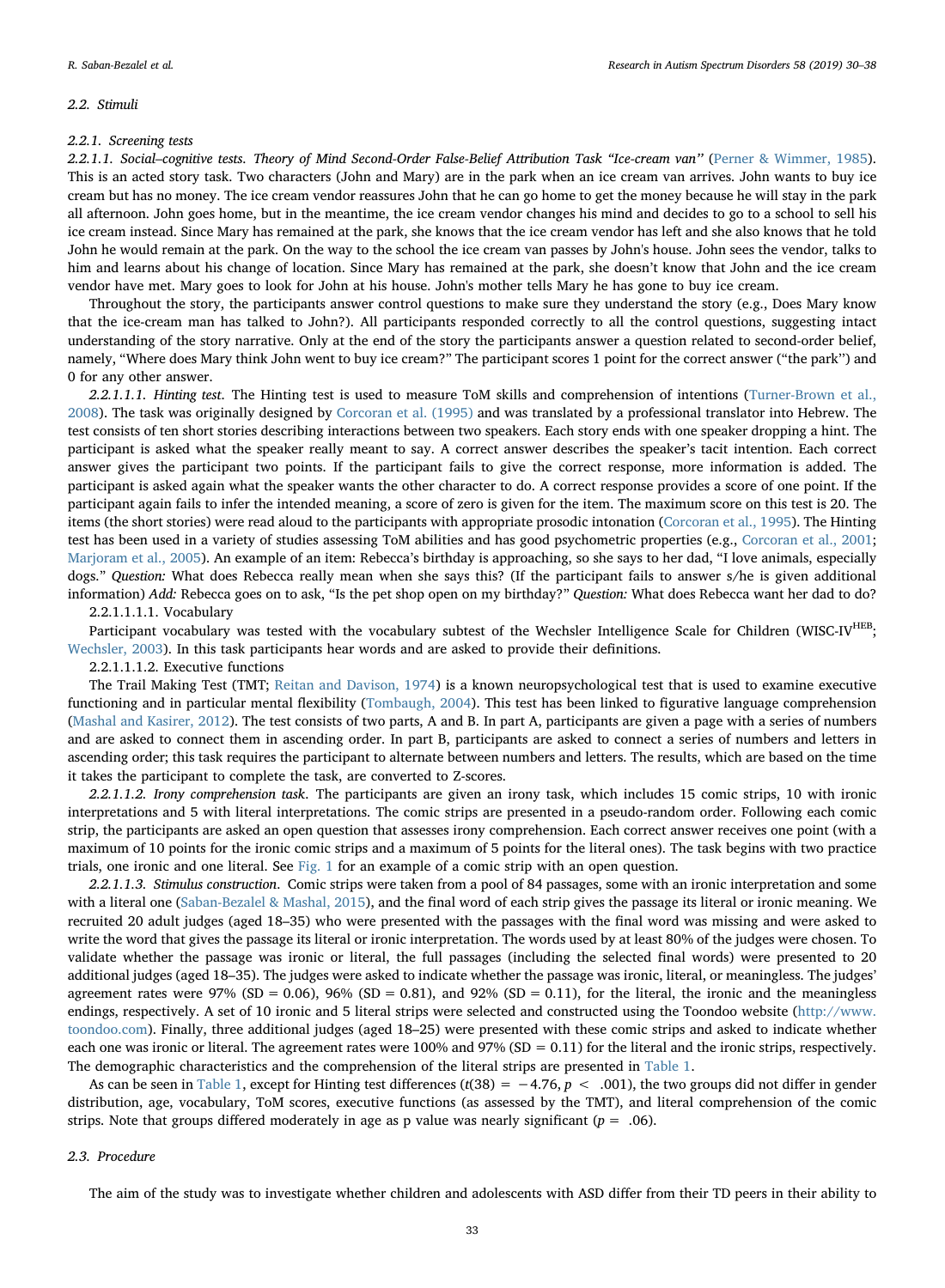<span id="page-4-0"></span>

Question: What does the woman mean when she says "Not hungry at all"?

Fig. 1. An example of a comic strip.

comprehend irony when matched on language ability, second-order ToM, and executive functions. First, all the participants underwent the second- order ToM task. Then the vocabulary, Hinting, executive function, and the irony comprehension tasks were administered in random order. The participants were tested separately at school or at home. The study was conducted in one session.

## 3. Results

A preliminary comparison between the groups on accuracy scores (rates of successful answers) for the ironic strips revealed a significant difference,  $t(38) = 1.84$ ,  $p < .05$ ,  $d' = .58$  (one-tail test) (ASD:  $M = 79$ , SD = 20.36; TD:  $M = 89$ , SD = 13.33). These results provide an initial indication of possible differences in understanding irony between the groups.

## 3.1. Correlations of vocabulary, hinting, ToM, and Trail Making Test scores with irony comprehension in each group separately

Before conducting the regression analyses, we report bivariate correlations in each group separately to allow evaluation of the strength of the links between the predictor variables (vocabulary, Hinting test, Trail) and irony comprehension. No significant correlation was found between vocabulary and irony score in the TD group  $(r(18) = -.32, p = .17)$ , and in the ASD group (r  $(18) = .12$ ,  $p = .61$ ). A significant correlation was found between Hinting test score and irony comprehension in the ASD group (r (18) = .49,  $p < .05$ ) but not in the TD group ( $r(18) = .34$ ,  $p = .13$ ). We used a Fisher z test to test the significance of the difference between these correlations. No significant difference was found,  $z = 0.53$ ,  $p = 0.29$ . No significant correlations were found between Trail and irony comprehension scores in the TD group  $(r(18) = -.37, p = .11)$  and in the ASD group  $(r(18) = -.13, p = .59)$ .

As groups were not perfectly matched on age ( $p = 0.06$ ) we also calculated the correlations between irony comprehension and age. No significant correlations were found between age and irony comprehension scores in the TD group (r(18) = -.12, p = .61) and in the ASD group  $(r(18) = .37, p = .11)$ .

## 3.2. A regression with logit link

To test our research hypotheses, we developed a two-level binary logistic model, in which level one data were single measurements of irony comprehension on a dichotomous scale, and level two data were participants' rates of correct responses across the ten repeats (of the ironic short stories) as dependent variables (HLM V.7.03: [Heck, Thomas, & Tabata, 2012;](#page-8-43) [Raudenbush, Bryk, &](#page-8-44) [Congdon, 2013\)](#page-8-44). Due to the relatively small sample ( $N = 40$ ), we performed several independent models, each of which tested a different key explanatory variable. [Table 2](#page-5-0) shows the model results. In other words, due to the small sample size we were left with little degrees of freedom that did not enable us to perform a more complex analysis such as an inferential comparison between the predictors. We therefore performed a descriptive comparison between model effects. That is, we analyzed which of the predictors significantly predicted irony comprehension.

The overall indication of variation across participants is given in the intra-class correlation coefficient (ICC = .21) based on the unconditional model results (Model 1). The mean intercept (1.79) means that the overall expected probability of successful answers was 0.86 (corresponding to 84 percent of observed successful answers,  $p_{expected} = 1 / (1 + EXP[-1.79])$ . These probabilities varied randomly across participants (random variance was  $0.87$ ,  $p < .001$ ). Next, we added the group effect at level two (presented in Model 2), the participant's level, which resulted in a significant difference ( $b = 0.81$ ,  $p < .05$ ), or an additional probability of ten percent to provide the correct answer for the TD group vs. the ASD group ( $p_{group}$ - $p_{expected}$  = 1/(1+EXP[-1.41-0.81])-1/(1+EXP [-1.41]). Research variables (vocabulary, hinting, ToM, Trail) were added one at a time (Model 3a to Model 3d, respectively) to show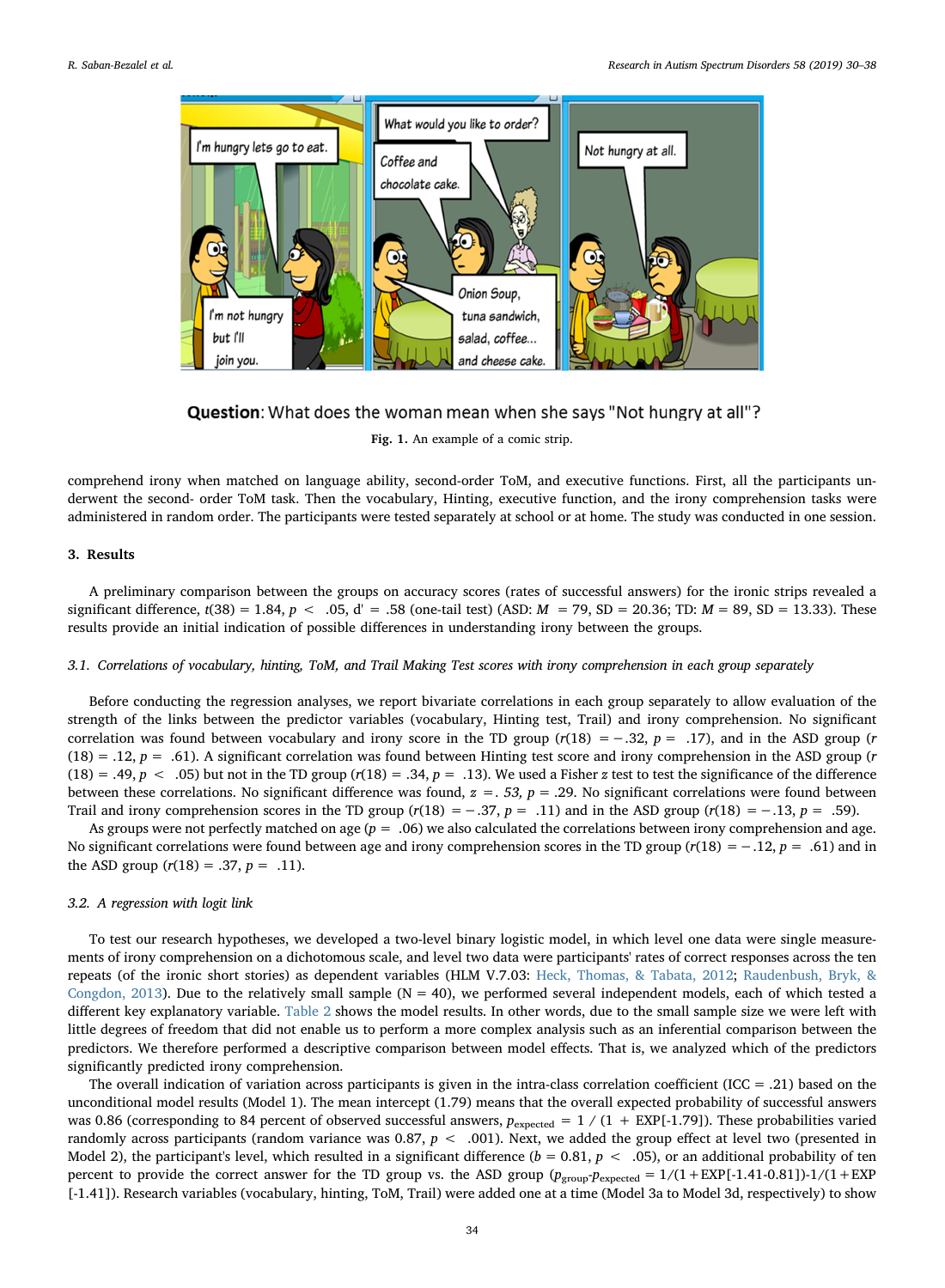#### <span id="page-5-0"></span>Table 2

Logistic model of correct answers by independent variables.

|                              | Estimate              | SD / SE | df                              | OR                                     | 95% CI        |  |  |
|------------------------------|-----------------------|---------|---------------------------------|----------------------------------------|---------------|--|--|
| <b>Unconditional Model 1</b> |                       |         |                                 |                                        |               |  |  |
| Intercept                    | $1.79***$             | 0.19    | 39                              | 5.97                                   | [3.94, 9.05]  |  |  |
| Random Effect, Variance      | $0.87***$             | 0.93    | $\chi^2$ = 84.18 <sup>***</sup> |                                        |               |  |  |
| <b>Main Effects Model 2</b>  |                       |         |                                 |                                        |               |  |  |
| Intercept                    | $1.41***$             | 0.26    | 38                              | 4.11                                   | [2.41, 7.01]  |  |  |
| Group                        | $0.81$ <sup>*</sup>   | 0.41    | 38                              | 2.25                                   | [1.00, 5.10]  |  |  |
| Random Effect, Variance      | $0.81^{\ast\ast\ast}$ | 0.90    | $\chi^2 = 77.09$ ***            | $\Delta \chi_{(1)}^2 = 7.09^{\degree}$ |               |  |  |
| Main Effects Model 3a        |                       |         |                                 |                                        |               |  |  |
| Intercept                    | $1.42***$             | 0.27    | 37                              | 4.15                                   | [2.37, 7.26]  |  |  |
| Vocabulary                   | 0.03                  | 0.02    | 37                              | 1.03                                   | [0.99, 1.08]  |  |  |
| Random Effect, Variance      | $0.82***$             | 0.91    | $\chi^2$ = 75.13 <sup>***</sup> | $\Delta \chi_{(1)}^2 = 1.96$           |               |  |  |
| <b>Main Effects Model 3b</b> |                       |         |                                 |                                        |               |  |  |
| Intercept                    | $1.89***$             | 0.28    | 37                              | 6.59                                   | [3.75, 11.59] |  |  |
| Hinting                      | $0.21***$             | 0.06    | 37                              | 1.23                                   | [1.10, 1.38]  |  |  |
| Random Effect, Variance      | $0.61***$             | 0.79    | $\chi^2$ = 64.03***             | $\Delta \chi_{(1)}^2 = 13.06$ ***      |               |  |  |
| Main Effects Model 3c        |                       |         |                                 |                                        |               |  |  |
| Intercept                    | $1.43***$             | 0.27    | 37                              | 4.19                                   | [2.41, 7.28]  |  |  |
| ToM                          | 0.37                  | 0.40    | 37                              | 1.45                                   | [0.65, 3.25]  |  |  |
| Random Effect, Variance      | $0.86***$             | 0.93    | $\chi^2 = 77.17$ ***            | $\Delta \chi_{(1)}^2 = -0.08$          |               |  |  |
| Main Effects Model 3d        |                       |         |                                 |                                        |               |  |  |
| Intercept                    | $1.44***$             | 0.28    | 37                              | 4.23                                   | [2.42, 7.39]  |  |  |
| Trail                        | $-0.28$               | 0.16    | 37                              | 0.75                                   | [0.55, 1.04]  |  |  |
| Random Effect, Variance      | 0.81                  | 0.90    | $\chi^2 = 74.68$ ***            | $\Delta \chi_{(1)}^2 = 2.41$           |               |  |  |

ICC = .19;  $N = 48$  participants; within participant's repeats – 10 items of ironic short stories; Trail = averaged TMTs; note that in all model 3 repeats (a–d), group was included.

<span id="page-5-2"></span> $p < .01$ . \*  $p$  < .05. \*\*\*  $p < .001$ .

<span id="page-5-3"></span><span id="page-5-1"></span> $p = .053$ .

a positive effect of hinting ( $b = .21$ ,  $p < .001$ ) and negative effect of the Trail task ( $b = -0.26$ ,  $p < .10$ ), where the Trail score is the standardized average of the two TMTs. The reduction in the fit between the model and the observed data  $(\Delta \chi^2)$  indicates improvement in the explanatory power of the model due to the additional explanatory variables beyond the group effect.

A further interaction analysis (group\*Independent Variable) was added to Models 3a to 3d, to estimate different performance effects on irony comprehension between the ASD and TD groups. The only significant interaction was found between group and Trail (Model 3d, interaction =  $-0.59$ ,  $SE = 0.26$ ,  $p = .031$ ), where Trail had a negative effect on irony across participants with TD (b = -0.78,  $SE = 0.22$ ,  $p = .002$ ), but not across participants with ASD ( $p = .491$ ). Thus, faster performance on Trail, i.e., higher mental flexibility, is linked to better irony comprehension in TD.

#### 3.3. Analysis of subgroups matched on hinting test performance

Our analyses showed that when the two groups were matched on age and vocabulary scores (but differed on their performance in the Hinting test), the TD group outperformed the ASD group in irony comprehension  $(M = 89, M = 79)$ , respectively). We also found a significant contribution of the Hinting test scores to the prediction of irony comprehension. Therefore, we adjusted group matching by the Hinting test scores and reanalyzed the data for these subgroups. Each participant with ASD was matched with a TD participant with the same or a close score on the 'Hinting test', forming a subgroup of 12 ASD participants and 12 TD participants selected for this analysis. The mean hinting scores on this ASD subgroup was  $M = 15.33$ ,  $SD = 2.30$ ; and  $M = 16.25$ ,  $SD = 1.48$  in the TD group. t-test revealed no significant irony comprehension difference between this ASD subgroup ( $M = 83.33$ ,  $SD = 24.62$ ) and the TD subgroup  $(M = 85.83, SD = 13.79)$ , t(22) = 1.24, p = .76. See [Fig. 2.](#page-6-0) This shows that when the two subgroups were matched on mentalizing ability as assessed by the Hinting test they show similar performance on the irony comprehension task. However, as sample size was reduced for this comparison, the probability of a Type II Error increased; the null hypothesis was not rejected, although rates of irony comprehension were similar to those of the full sample.

## 3.4. Descriptive statistics of the irony and the hinting scores according to ASD subtypes

In this final analysis, we returned to the initial pool of participants with ASD ( $N = 26$ ). Our sample included nine participants with autism, twelve participants with PDD, and five participants with Asperger syndrome (AS). Although the DSM-IV criteria propose that all of these diagnoses fall within the autism diagnostic spectrum, we sought to explore their separate performance levels on the irony comprehension task as well as the Hinting test. The mean scores on the ironic comic strips were  $81.12$  ( $SD = 12.70$ ),  $63.34$  $(SD = 28.40)$ , and 88.00  $(SD = 13.04)$  in the autism, PDD, and AS subgroups, respectively. Mean performance on the Hinting test was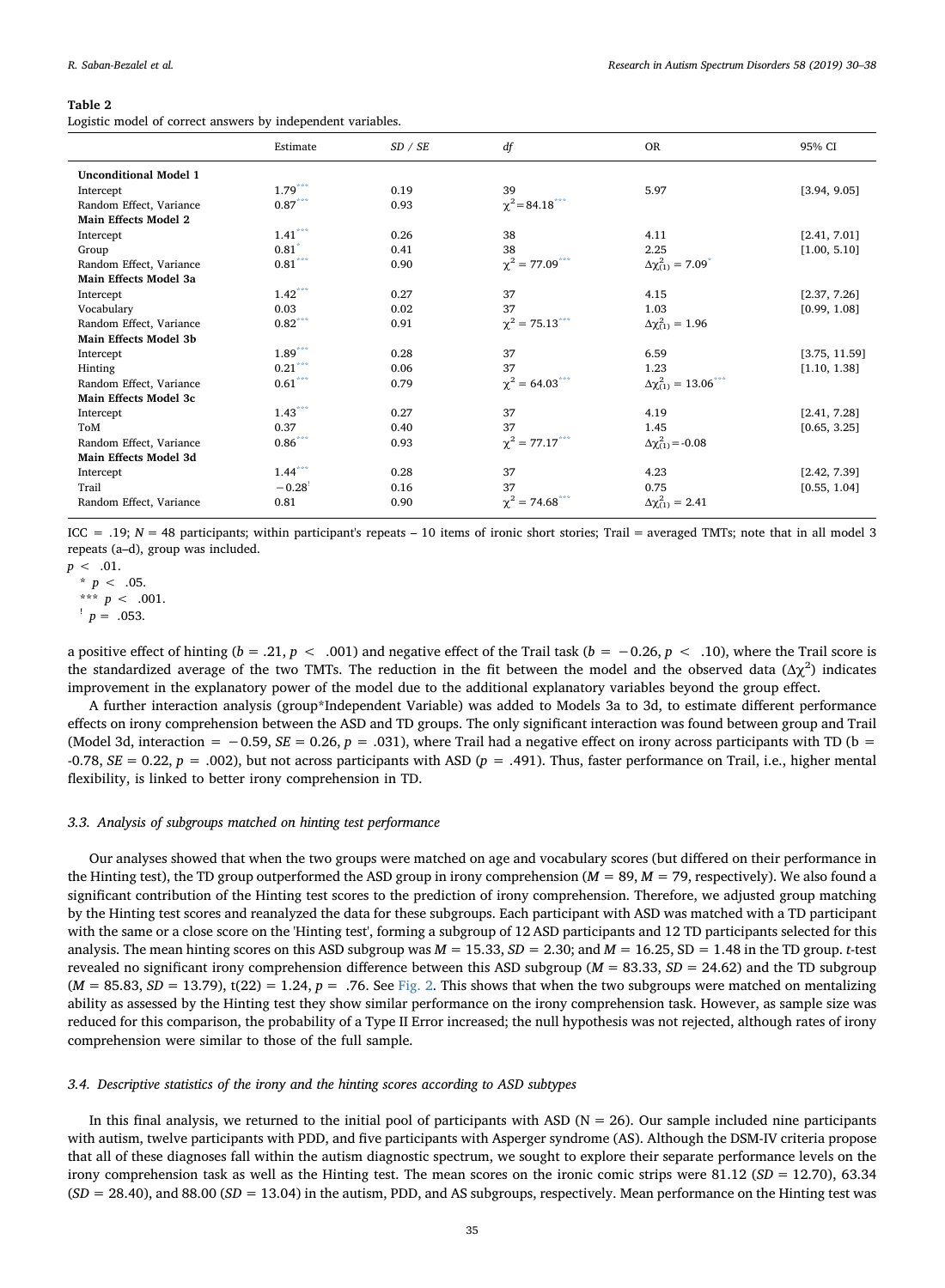<span id="page-6-0"></span>

Fig. 2. Results of the irony comprehension test in the groups matched on vocabulary ( $N = 48$ ) and on performance in the Hinting test ( $N = 30$ ).

13.56 ( $SD = 2.79$ ), 11.83 ( $SD = 3.15$ ), 15.66 ( $SD = 2.97$ ), in the autism, PDD, and AS subgroup, respectively. The participants with AS seem to score higher on both tasks, consistent with past studies showing differences in cognitive processing between these subgroups. Given the small sample sizes of these subtypes in our current study, this is a preliminary finding; future studies with larger numbers of participants are encouraged to replicate this analysis and further explore whether the delay in language development among those with autism could be a potential factor negatively impacting their irony comprehension.

#### 4. Discussion

The present study investigated the ability of individuals with ASD to comprehend irony. Our findings indicate that, although the two groups were matched on age and scores from a second-order ToM task, as well as their level of vocabulary and executive functioning, children and adolescents with ASD understood fewer ironic comic strips than their TD peers. However, when the two groups were further matched on their mentalizing ability (as assessed by the Hinting test), the difference was no longer significant. Understanding of others' intentions (as measured by the Hinting test) and mental flexibility predicted irony comprehension beyond group and gender.

The first aim of the current study was to examine irony comprehension in children and adolescents with ASD as compared to TD controls matched on expressive vocabulary, mental flexibility, and a second-order ToM task, all of which have been found to contribute to figurative language comprehension [\(Angeleri & Airenti, 2014](#page-8-5); [Filippova & Astington, 2008;](#page-8-45) [Gernsbacher & Pripas-Kapit,](#page-8-33) [2012;](#page-8-33) [Happé, 1995;](#page-8-18) [Kasirer & Mashal, 2014\)](#page-8-31). We hypothesized that differences in irony comprehension would be lower when the groups were well-matched. Although the children with ASD in our study exhibited good irony comprehension (79% correct responses), nonetheless, despite the careful matching, the results revealed a significant difference between the two groups (89% vs. 79%). To the best of our knowledge, such group matching was not performed in previous studies that tested irony comprehension. Thus, although these abilities are essential for irony comprehension in ASD, they are not sufficient to fully explain the differences observed between the two study groups. Our results also show that the group difference disappeared after more careful matching in terms of Hinting scores, a measure of mentalizing ability. In a previous study that tested irony comprehension using the divided visual field paradigm [\(Saban-Bezalel & Mashal, 2015\)](#page-8-12) adults with pervasive developmental disorder (PDD) also performed less accurately than did their TD peers. However, in contrast to the present study, this group difference did not disappear after adjusting group matching for vocabulary knowledge. Thus, whereas the PDD group did less well, even when matched for vocabulary, the current findings show that adjusting group matching according to mentalizing ability eliminates the difference in irony comprehension. In line with these findings, the results of the regression analysis also emphasize the importance of mentalizing ability over vocabulary knowledge, as Hinting test (but not vocabulary) scores predicted irony comprehension.

The second aim of the study was to examine the contribution of mentalizing ability to irony comprehension. We hypothesized that ToM abilities would contribute positively to irony comprehension. Indeed, we found that ToM, as assessed by the Hinting test, contributed to irony comprehension. The relationship between ToM and figurative language comprehension is in line with some previous studies (e.g., [Happé, 1995\)](#page-8-18) but is challenged by others ([Adachi et al., 2006](#page-8-20); [Angeleri & Airenti, 2014;](#page-8-5) [Huang et al., 2015;](#page-8-21) [Norbury, 2004;](#page-8-22) [Whyte et al., 2014](#page-8-19)). In the current study we used two different tasks to examine mentalizing abilities: one of secondorder false beliefs and the other of comprehension of intention (Hinting test). This is the first time that these two tests have been used together to test ToM abilities in ASD. Indeed, most studies that examined ToM abilities in ASD used tests of first-order false beliefs, second-order false beliefs, or both [\(Adachi et al., 2006](#page-8-20); [Angeleri & Airenti, 2014](#page-8-5); [Happé, 1995;](#page-8-18) [Huang et al., 2015](#page-8-21); [Norbury, 2004](#page-8-22)), without testing comprehension of intention. Other studies used different tasks (i.e., 'strange stories' and 'reading the mind in the eyes') ([Whyte et al., 2014](#page-8-19)). Our findings reinforce the relationship between ToM abilities and irony comprehension, and emphasize the importance of using tests that relate to various aspects of mentalization when examining ToM abilities.

What could possibly be the difference between the two mentalizing tests (second-order false belief task and Hinting test)? Comprehension of others' mental states is a complex ability that includes various aspects such as belief, knowledge, perception, intention and emotion [\(Tahiroglu et al., 2014\)](#page-8-46). Each of the tests we used focus on different mentalizing abilities. The Hinting test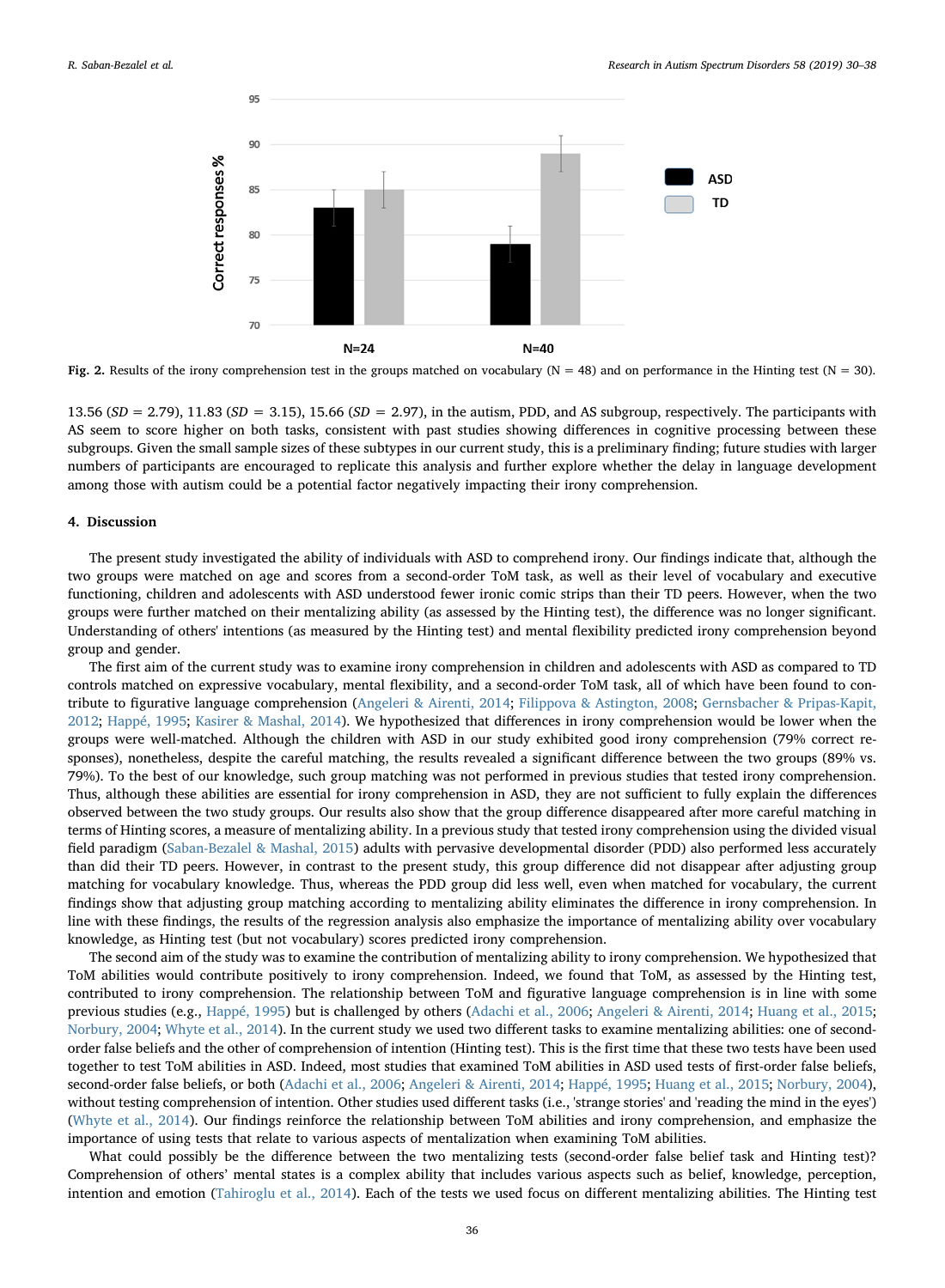focuses on the comprehension of intentions ([Corcoran et al., 1995](#page-8-24); [Turner-Brown et al., 2008\)](#page-8-25) and the ability to infer the intentions behind an indirect speech utterance. The participant is given limited context and has to perceive that the intention is different from what is said [\(Corcoran et al., 2001\)](#page-8-38). While the Hinting test focuses on the comprehension of others' intentions in various everyday life situations, and is based on more complex components including rich scenarios and world knowledge, the second-order ToM task examines the comprehension of high-order beliefs. In the second-order false belief task (i.e.,"Ice-cream van''), the listener hears a story acted out and is then asked to predict the thought of one person based on the thoughts of another person in the context of conflicting scenarios. One scenario is knowledge of the van's location (i.e. "the van is in the park" vs. "the van is at the school") and the other is a conflict between what John knows (i.e., "John knows the van is at the school") and what Mary thinks John thinks (i.e., "John thinks the van is in the park") [\(Perner & Wimmer, 1985](#page-8-23)). The greater association observed between irony comprehension and Hinting test scores rather than the false belief task, may indicate that different aspects of mentalizing ability are addressed by each task, and this should be tested in future studies of figurative language comprehension.

Mental flexibility also contributed to irony comprehension. Mental flexibility may facilitate the listener's ability to shift between the literal meaning of the utterance and the contextual cues, and to infer the intention of the speaker. Interestingly, when we examined the interaction between group and mental flexibility, an effect on irony performance was observed in the TD but not in the ASD group. This finding is consistent with studies that found no relationship between executive functions and figurative language in ASD [\(Landa & Goldberg, 2005\)](#page-8-27) and also in schizophrenia [\(Champagne-Lavau & Stip, 2010\)](#page-8-47). Our findings therefore suggest that whereas mental flexibility (as assessed by the TMT) does not contribute to irony comprehension in ASD, mentalizing ability (Hinting test) does so for both ASD and TD participants. It should be noted that most of the studies that examined the relationship between EF and figurative language in ASD focused on metaphorical language [\(Kasirer & Mashal, 2016](#page-8-29); [Landa & Goldberg, 2005](#page-8-27); [Mashal and](#page-8-30) [Kasirer, 2011](#page-8-30); [Tzuriel & Groman, 2017\)](#page-8-28) and not on irony comprehension. Future studies are needed to test the different abilities that contribute to irony comprehension in ASD and in particular, the contribution of mentalizing abilities and EF.

In the current study, marginally significant differences in irony comprehension were found between children with ASD and their TD matched peers. Although this finding is in line with several studies [\(Mackay & Shaw, 2004;](#page-8-9) Wang [et al., 2006](#page-8-10)), it is inconsistent with others ([Colich et al., 2012;](#page-8-13) [Pexman et al., 2011\)](#page-8-15). The lack of agreement between the different studies is not surprising in light of differences in the methods used. Differences are found in the way the task was presented (e.g., cartoon, puppet show, computermediated conversation, illustration), the requirements for performing the task (e.g., answer a comprehension question verbally, forced-choice questions which reduce the linguistic demands), and the range of clues given to the participant (e.g., visual, prosodic) ([Colich et al., 2012](#page-8-13); [Glenwright & Agbayewa, 2012;](#page-8-14) [Mackay & Shaw, 2004](#page-8-9); [Pexman et al., 2011](#page-8-15); [Wang et al., 2006\)](#page-8-10). Apparently, these differences created variability in the results, as performance by individuals with ASD is likely to be poor when the task is more demanding. Hence, our results support previous studies [\(Mackay & Shaw, 2004;](#page-8-9) [Wang et al., 2006](#page-8-10)) that used fewer clues and a more demanding task, and found group differences in performance. Perhaps the comic strips we used focused on the visual aspect of the scenario and were pleasant to read but did not contribute enough to the comprehension of irony.

The present study has several limitations. First, the participants with ASD had all been diagnosed according to DSM-4 or DSM- 5, but the study lacked more robust diagnostic measures, such as the Autism Diagnostic Interview-Revised (ADI-R; [Lord, Rutter, & Le](#page-8-48) [Couteur, 1994\)](#page-8-48) or the Autism Diagnostic Observation Schedule (ADOS-G; [Lord et al., 2000\)](#page-8-49). Such diagnoses could further shed light on the association between autistic traits and irony comprehension. Second, language abilities were tested solely via expressive vocabulary (not verbal IQ) and literal comprehension abilities. Our correlation analysis found no significant correlation between irony comprehension and vocabulary among the participants. We suggest that instruments that test broader language skills such as syntax, or perhaps full IQ assessment, should also be used in future studies. Another limitation of the current study is the relatively small sample size. Therefore, conclusions should be considered with caution. Due to the small sample size and the little degrees of freedom left, we could not test the effect size within one integrative model, meaning, we could not perform an inferential comparison between the predictors. Instead, we assigned a separated independent model for each predictor (vocabulary, hinting, ToM, Trail) that take into account the multiple repeats (the variability between the items). Thus, we performed a descriptive comparison between model effects and we reported which of the predictors significantly predicted irony comprehension. A further study with larger sample is necessary to compare effects in the assessment of irony comprehension. It should be noted however, that despite the small sample Hinting is a highly significant predictor of irony comprehension. We also acknowledge that the presentation of the ironic utterances in our study does not fully simulate ironic situations in everyday life, where irony comprehension requires rapid processing (i.e., identifying intentions in a particular context at the appropriate time). The current study did not set a time limit for the participants' processing. Finally, the current study tested only the accuracy rate of irony comprehension, but this design cannot tell whether there are any temporal differences between the two groups. Utilizing the current study methodology but examining eye movement in addition would allow investigation of whether the irony comprehension in ASD occurs on-line or whether there is temporal processing or detection time differences in irony comprehension.

To summarize, the present study investigated irony comprehension among children and adolescents with ASD as compared with their language-matched TD peers. Although the ASD group demonstrated adequate irony comprehension ability, the TD group outperformed the ASD group. When we reanalyzed the results with two subgroups adjusted according their Hinting test scores, the difference in irony comprehension disappeared. In addition, Hinting test scores and executive functions contributed to irony comprehension. The study shows that in addition to intact language abilities, different aspects of mentalizing abilities should also be considered in future studies assessing irony comprehension. The current results emphasize the importance of using sensitive instruments for evaluating mentalizing abilities.